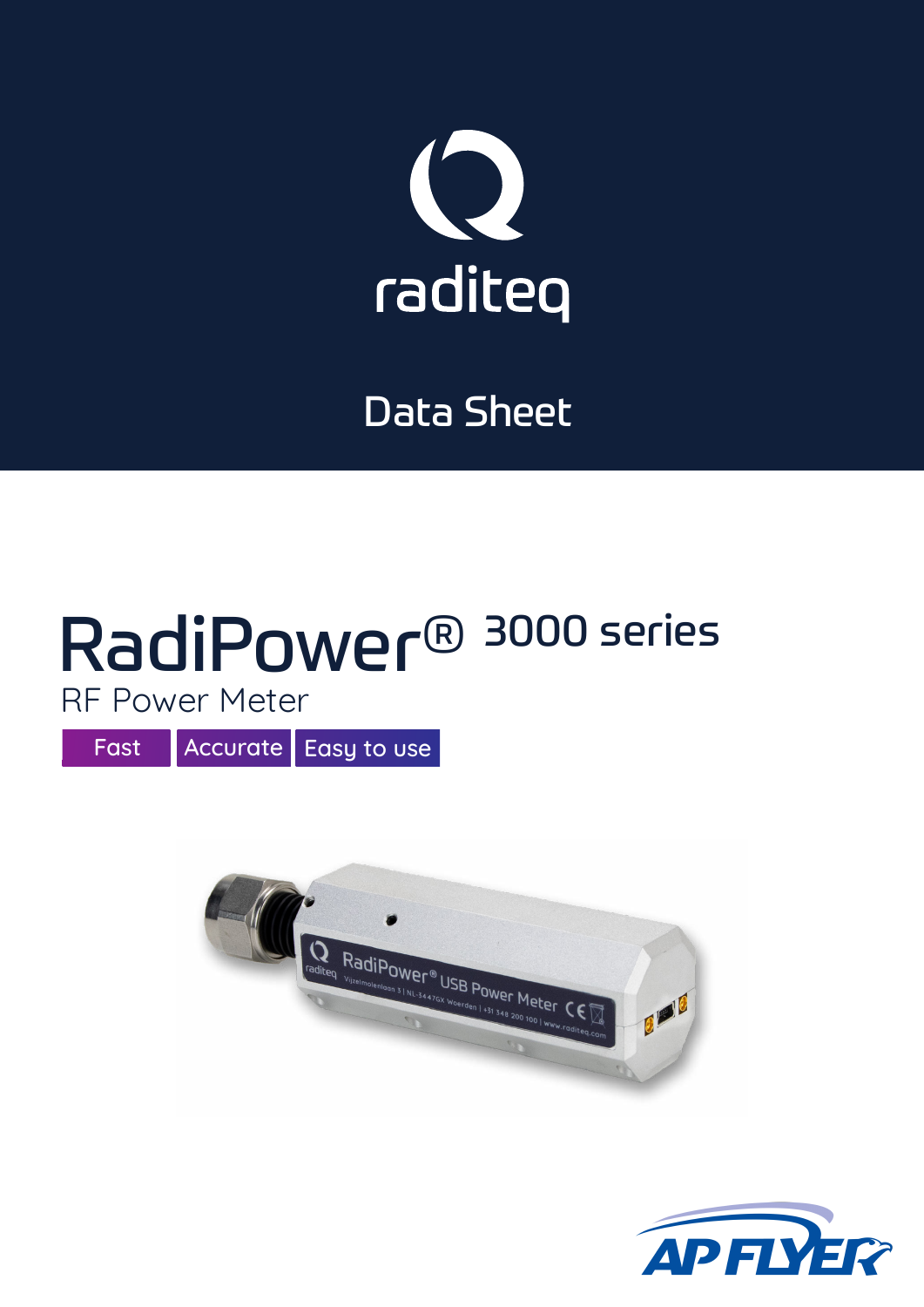# RadiPower® 3000 Series

### Fast Synchronous Power Measurements · Flexible

### Fast **Accurate** Easy to use

Raditeq offers the RadiPower model RPR3006W to comply with the measurement requirements of the ETSI 300 328 and 301 893 standards for wideband data transmission systems, like IEEE 802.11TM, Bluetooth and ZigbeeTM including the new WI-FI 6E (6 GHz). The RPR3006W now covers a measurements range from 10 MHz to 6 (8) GHz.

#### **Extremely Fast**

In order to achieve this measurement requirements of the ETSI standards the sampling speed of the RadiPower power sensor has been increased to maximum 5 MS/s. The RPR3006W is also equiped with a hardware trigger input/output that allows synchronous power measurements of wideband data transmission devices with multiple inputs/outputs (MIMO).

#### **Accurate**

Next to speed, accuracy is another main requirement when performing RF power measurements of wireless devices. The RPR3006W allows high precision RF power measurements with a high dunamic range of 60 dB. The power meter provides a accuracy of  $\pm$  0.2 dB and is well within the requirements for measurements in accordance to ETSI standards.

#### **Easy to use**

The RadiPower Wireless is equipped with an USB interface which enables direct connection of the Power sensors to a PC USB port. Together with the RadiPower USB power sensor a RadiMation FREE freeware package is delivered to enable direct control of the power meter settings and display the measurement results on the PC screen. The RadiMation Freeware also enables synchronous triggering of multiple RadiPower Wireless power sensors.

#### **'Burst' mode**

The RadiMation Freeware includes a 'Burst' mode with user selectable measurement speed/time to capture the wideband Burst/Pulse signals and calculate the measurement parameters, maximum RMS power, duty cycle, medium utilization and maximum sequence time. This mode is fully compliant with the measurement methods as defined in the ETSI standards for wideband data transmission systems EN 300 328 (2,4 GHz) and EN 301 893 (5 GHz). In burst mode, the RadiPower can store the information of 100.000 bursts and observation time up to 60 seconds. For each burst the average power and timing data is stored in the buffer. The RadiPower uses a sample speed of 1 or 5 MSps in combination with a RMS detector to ensure correct measurements on wideband modulating transceivers.

#### **Synchronized measurements**

For MIMO devices with for example six antenna ports, an equal amount of RPR3006W power heads can be daisychained using the MMCX connectors enabling synchronised triggering of all six RadiPower meters. RadiMation Freeware captures the samples of each power meter simultaneously and calculates the total combined power according to the ETSI 300 328 standard.

#### **Software support**

The standard delivered RadiMation Freeware supports all RadiPower measurement modes. Using the instrument command codes the RadiPower Wireless can be used with any other software control package.